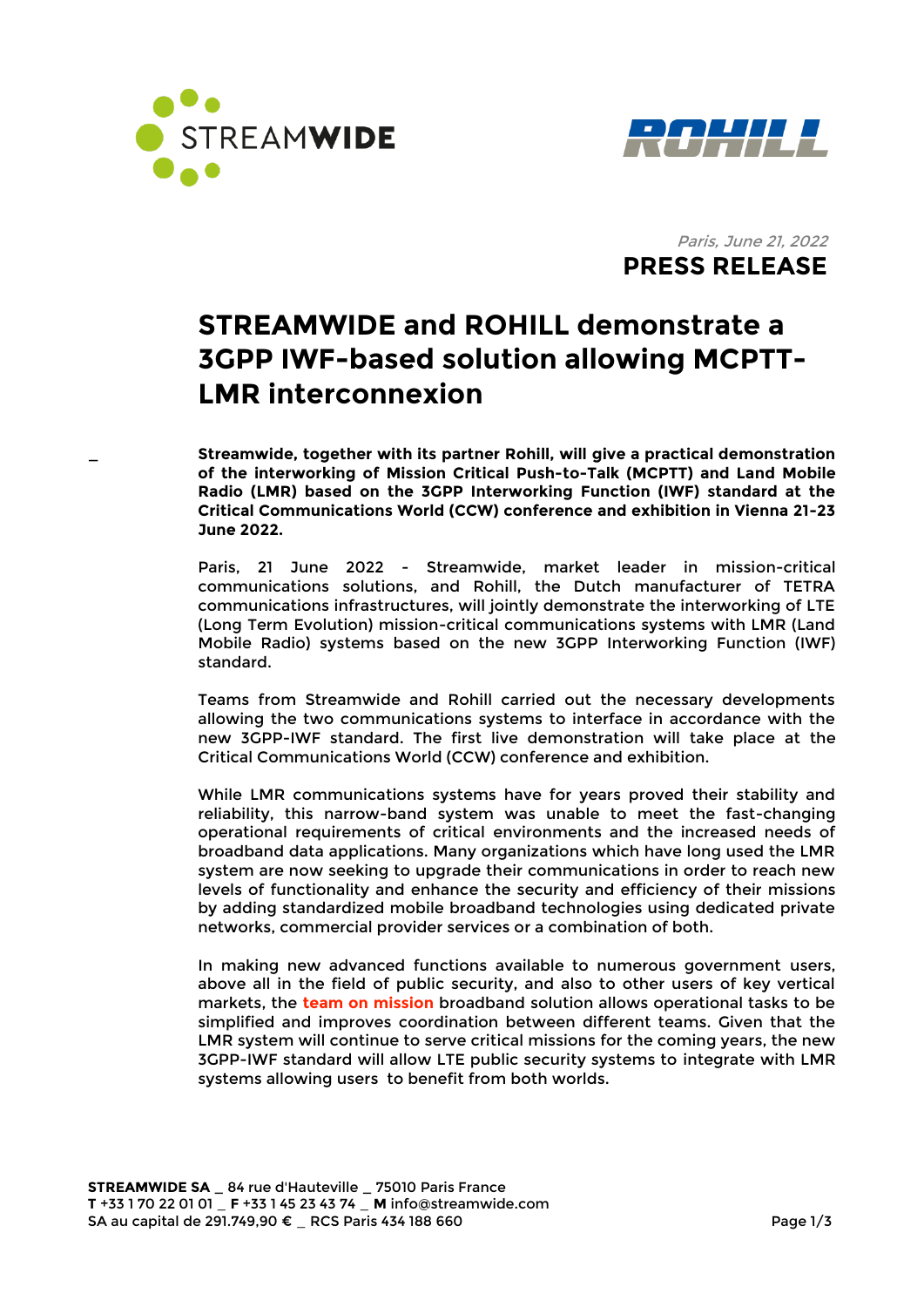



# Paris, June 21, 2022  **PRESS RELEASE**

**Team on mission** delivers a wide range of advantages and solutions to anyone running mission-critical operations and allows them to successfully meet new operational challenges. Mission Critical services and functions such as video streaming and the exchange of information data in real time greatly assists them in making appropriate tactical decisions at the right time.

Operatives in the field, for example, can use smart devices including smartphones, tablets, laptops and bodycams to support them in their work and share and receive information in real time.

Streamwide's development of this new interworking capability using the IWF open standard as defined by the 3GPP means it is now possible to integrate Streamwide's **team on mission** broadband critical communications solution with any LMR system offering IWF, in particular with Rohill's TETRA system.

The goal of this new capability is to allow operators and users of LMR networks to take advantage of an early uptake and integration of broadband critical communications systems. This model of a hybrid network that combines narrowand broadband networks ensures a smooth Integration of a LTE-based critical communications system that offers a wide range of advanced functions to an LMR-based system. This approach allows a public security organization to continue using an existing narrowband network (e.g. TETRA or P25) while gradually introducing mobile broadband technologies with a view to profiting from the numerous advantages and possibilities offered by this new technology that was specifically conceived to assist in meeting operational challenges.

\_\_\_\_\_\_\_\_\_\_\_\_\_\_\_\_\_\_\_\_\_\_\_\_\_\_\_\_\_\_\_\_\_\_\_\_\_\_\_\_\_\_\_\_\_\_\_\_\_\_\_\_\_\_\_\_\_\_\_\_\_\_\_\_\_\_\_\_\_\_\_

\_\_\_\_\_\_\_\_\_\_\_\_\_\_\_\_\_\_\_\_\_\_\_\_\_\_\_\_\_\_\_

#### ABOUT STREAMWIDE (Euronext Growth: ALSTW)

A major player for 20 years in the critical communications market, STREAMWIDE has successfully developed its Team on mission (mission critical) and Team on the run (business critical) software solutions for administrations and businesses. These solutions for smartphones and PCs, offered in a SaaS model or on Premise, benefit from numerous functionalities such as the multimedia group discussions, VoIP, push-to-talk (MCPTT and MCx new generation 4G / 5G LTE), geolocation, digitization and automation of business processes. These innovative solutions meet the growing needs for digital transformation and real-time coordination of interventions. They allow field teams to transform individual contributions into collective successes and to act as one in the most demanding professional environments.

STREAMWIDE is also present on the Value-Added Services software market for telecom operators (visual voice messaging, billing and charging of calls in real time, interactive voice servers, applications and announcements) with more than 130 million end users all over the world.